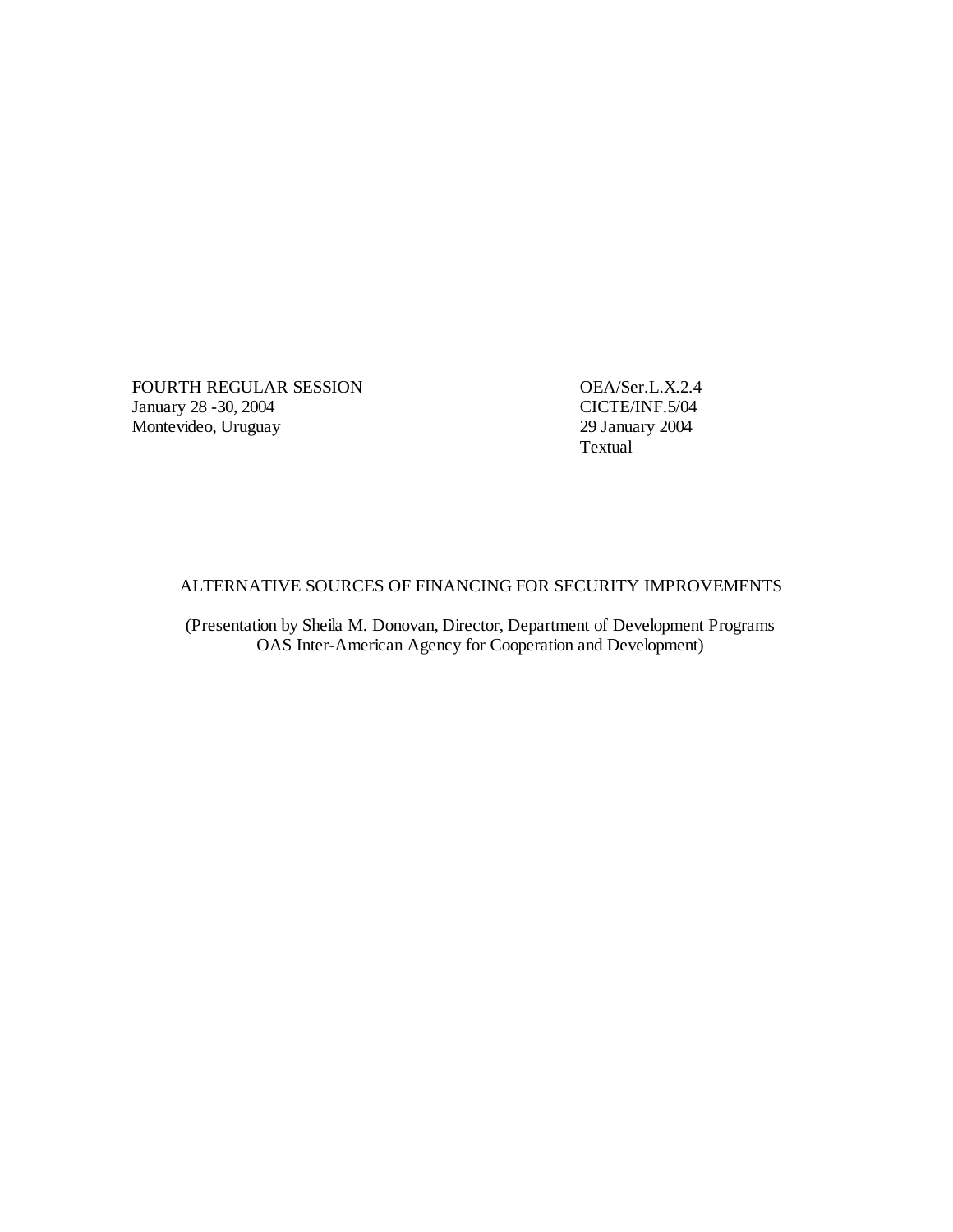### ALTERNATIVE SOURCES OF FINANCING FOR SECURITY IMPROVEMENTS

## (Presentation by Sheila M. Donovan, Director, Department of Development Programs Inter-American Agency for Cooperation and Development)

Thank you, Mr. Chairman, for giving me and the agency I represent the opportunity to address this fourth plenary session on the issue of alternative sources of financing for security improvements -- an issue that is essential not only for security in the hemisphere and so many other hemispheric priorities, among them defense, transportation, infrastructure and perhaps most especially trade.

Member countries' immediate challenge is to comply with the provisions of the ISIP (International Ship and Port Facilities Security Code) by July 1, 2004. I will speak at this point only to the issue of Port security. However, almost all of my comments regarding alternatives for financing also apply to airport security enhancements. In fact, many airports around the world are old hands at utilizing imaginative and innovative combinations of financing sources.

Returning to the specific issue of port security, perhaps the most important point to make at the outset is that the principal point of reference and accountability for the new security measures mandated in the ISPS code falls squarely on the National Governments who are members of the IMO (International Maritime Organization) and signatories to the code and related conventions.

The ISPS code contains detailed, security-related requirements for governments, port authorities, and shipping companies in a mandatory compliance section (Part A), together with a series of guidelines about how to meet these requirements in a second section (Part B). The code addresses the need for risk management, and it endeavors to ensure the security of ships and port facilities through the application of security plans based on the outcomes of the risk assessment.

A useful document issued by the Inter-American Ports Committee and the US Maritime Administration (MARAD), "Guide to Understanding and Implementing the ISPS Code" is available on the websites of both MARAD and the CIP.

I would like to briefly mention some of the most important elements of the ISIP:

First, Contracting Governments have an obligation to designate a National Command Authority, which has the overall responsibility to undertake a full range of steps to comply with ISPS. It must also establish a framework for cooperation between government agencies, local administrations and the shipping and port industries. The authority is also called upon to determine roles and responsibilities for those entities in assuring maritime security at the national and international levels.

A port facility security, or risk, assessment is required for all ports in the national territory. The assessment is to be designed to evaluate the security in accordance with the ISPS, and must be periodically reviewed and updated. The assessment must include, at a minimum, the following elements:

Identification and evaluation of important assets and infrastructure;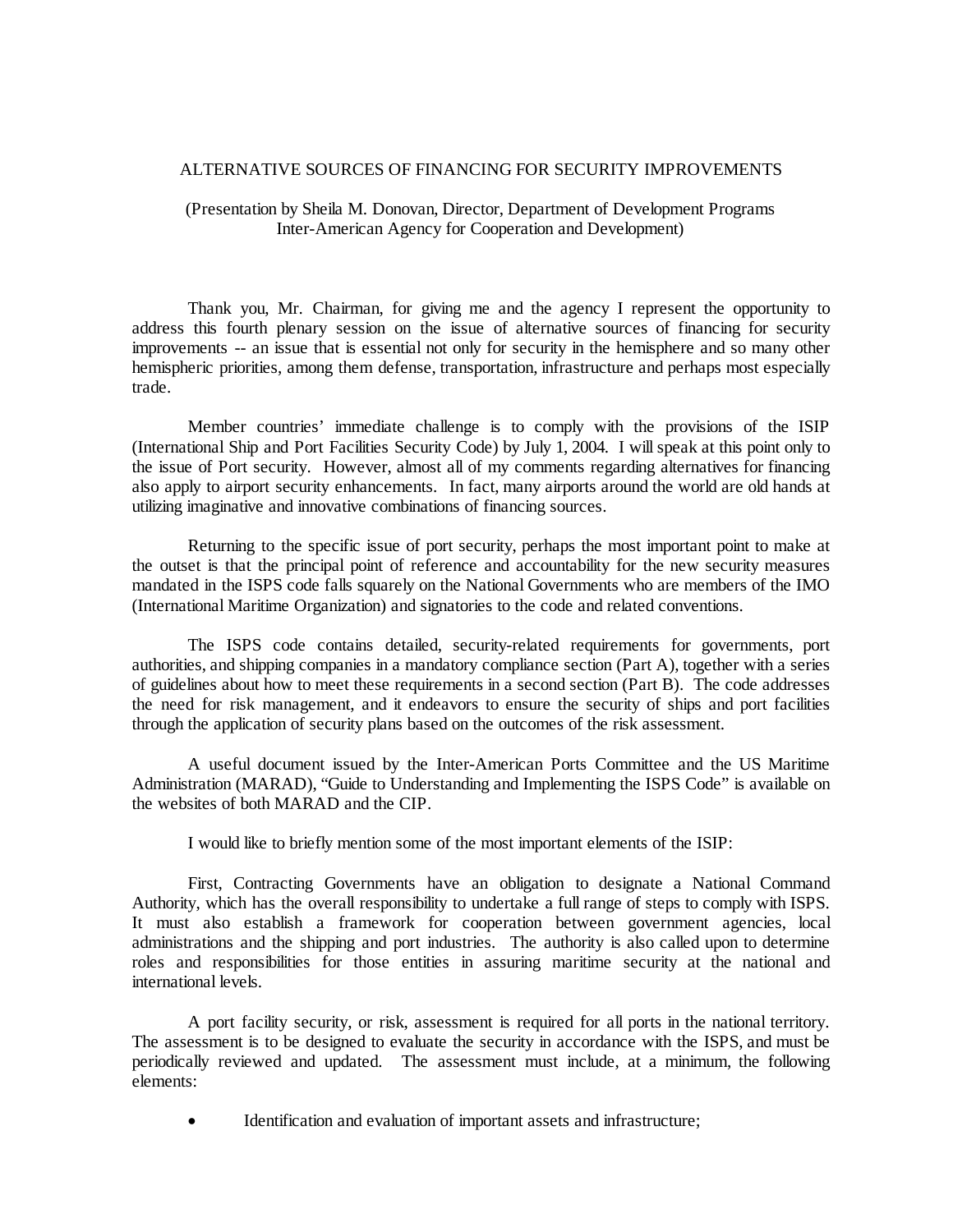- Identification of possible threats to the assets and infrastructure and the likelihood of their occurrence, in order to establish and prioritize security measures;
- Identification, selection and prioritization of counter measures and procedural changes and their level of effectiveness in reducing vulnerability; and
- Identification of weaknesses, including human factors in the infrastructure, policies and procedures.

The next requirement, which builds on the risk assessment, is the development of a port facility security plan for each port facility, which must be approved by the contracting government.

• A Port Security Officer must be designated for each port facility – can cover multiple port facilities.

### IMPLICATIONS

Many ports in the hemisphere will already be essentially compliant with the requirements of the code; many others, however, will require varying degrees of effort and resources – human, technical, financial – to comply. In addition, even those large, well managed and well funded ports will very likely find gaps in their security that will have to be filled. Training and capacity building will remain a challenge for all. And there are other elements that while not as urgent in terms of timing, are certain to arise – primarily connected with ensuring security in the supply chain – for all trading partners. In the US, as in many other Member States, there are currently several government initiatives aimed at developing best practices and standards for use by commercial maritime shippers, including the Transportation Security Administration's Operation Safe Commerce, the Custom Department's Custom Trade Partnership Against Terrorism and Container Security Initiative, and USDOT's Intelligent Transportation. There would seem to be no doubt that new standards and requirements instituted by all Member States for trading partners will affect all the links in the supply chain, and that compliance with those standards will be absolutely necessary in order to remain competitive and secure.

More immediately, the US Marine Transportation Act of 2002 requires the US Coast Guard to assess the effectiveness of anti terrorism measures maintained at foreign ports, and to notify foreign authorities if those measures are not effective, and exercise control over vessels, including prescribing conditions of entry or denial of entry into a US port.

### FINANCING OPTIONS/ALTERNATIVES

Compliance with ISPS is the most urgent matter, and will most likely have to be paid for from current budgets or technical assistance programs, given the short time frame. The Inter American Ports Committee, along with US MARAD, is sponsoring a Hemispheric Conference on Port Security next month in Miami (February 25-27) , one of whose objectives is to identify the budgetary requirements of OAS member states to establish and maintain a high level of security within the marine transportation system in the hemisphere. It also will seek to help the neediest ports comply with the new standards. The latter will probably be achieved through identification of non reimbursable resources or other technical assistance that could be applied immediately to those in most need.

It is the next steps that will likely require the most resources. That is, once the gaps, risks and needs are identified, solutions will be worked out and along with the solutions, financing must be sought and secured to pay for their implementation. Indeed, keeping risk assessments and security plans current and tested will in itself require substantial ongoing funding. And as noted just now, we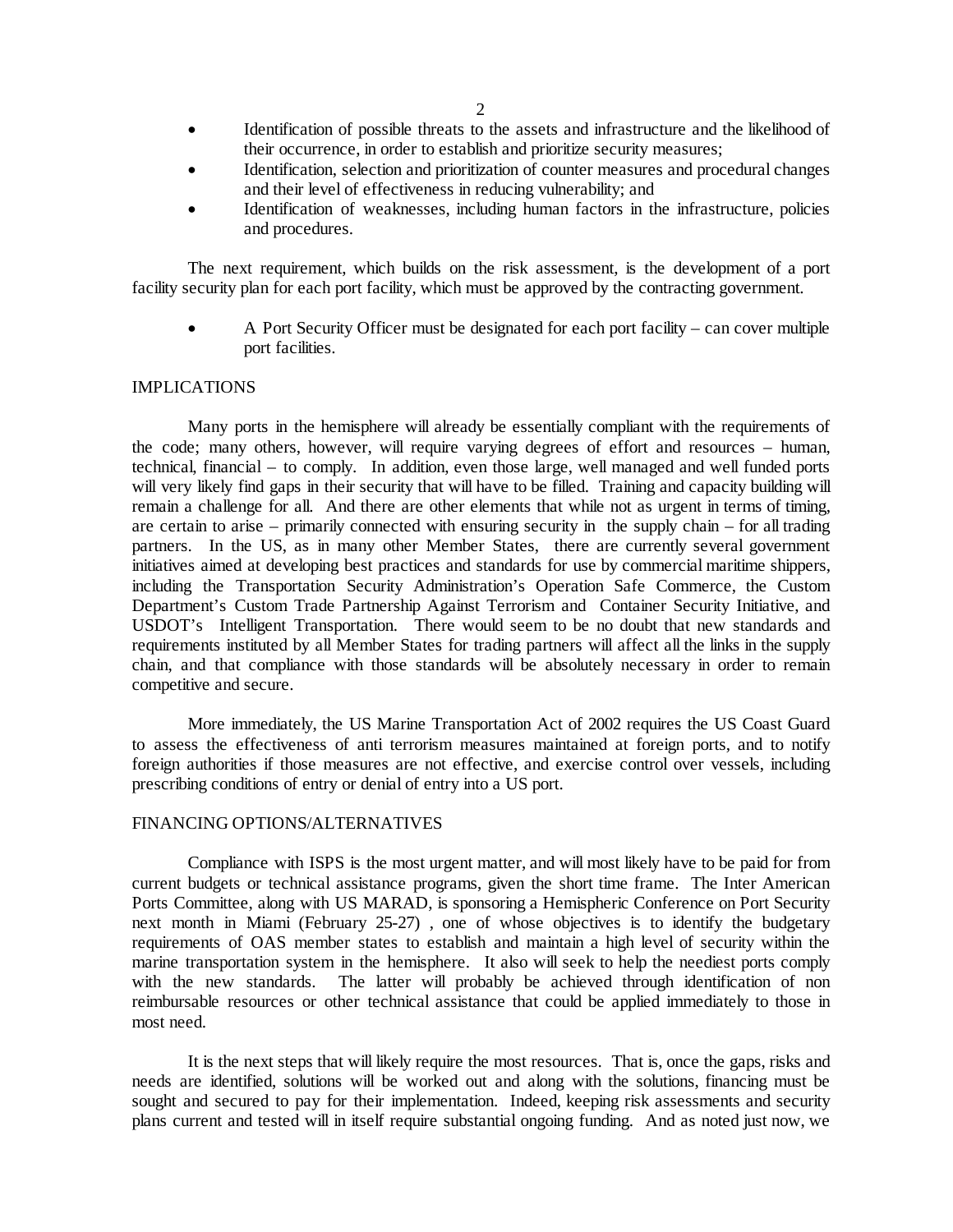can anticipate the need for large investments in the future to enhance the security of the entire supply chain.

Generally speaking, needed security improvements that derive from compliance with ISPS and other circumstances can be funded through a combination of funding sources, including national budgets, user fees, international financial institution support, IDB and World Bank loans, and private sector participation. However, the establishment enabling legislation, regulation and rules may be necessary in many cases. Even when new legislation or regulation is not required, the introduction of some revenue-producing schemes could result in complex legal, commercial and competitive challenges.

It is not realistic to rely on any one sector or any one source to provide the funds necessary. Therefore it is essential that policy makers, legislators, local authorities and the private sector work together to "think outside the box." For example, given the connectedness of national transportation systems – intermodal everywhere now – funds derived from other transportation fees or taxes could be "shared" with ports in order to provide a portion of the funds required for security enhancements. This could be achieved through the provision of a "set aside" of a certain percentage of fees or taxes collected throughout the national transportation system for certain intermodal freight projects which would help to fund security needs at ports.

User fees (often otherwise known as taxes) are another widely used source of funding. Each Member State, however, will need to explore the implications of applying fees at a national level – once again, because of probable legal, regulatory and competitive challenges – or at a local level, either by port authorities, municipal or state. A very important challenge here is to prevent the fees from going to a general purpose trust fund; rather, the utilization of fees collected should be restricted to a specific purpose, project and/or initiative.

Customs duties: a portion of customs duties collected at each port of entry could be returned directly to that port as an entitlement to be used for security enhancements.

Longer term financing possibilities for security enhancements as well as other capital expenditures include:

- a. Private sector participation in ports. During the 1990's, many countries in our region – Argentina, Mexico, Panama, the Bahamas, Brazil, Colombia, Jamaica – had transferred control of port facilities to the private sector. There are several types of private sector involvement in ports:
	- i. Operations and management, whereby the private sector entity takes over management of a state-owned enterprise for a given period. Includes management contracts and leases.
	- ii. Operations and management with capital expenditures. In this case, the private sector enterprise assumes significant investment risk.
	- iii. Greenfield projects, where a private sector enterprise builds from scratch and operates a new facility, again with substantial capital investment on the part of the private sector firm.

Most of the private port operators take on large investment obligations for expansion and modernization of existing facilities. These are generally structured as concessions, not divestitures of assets by the governments. The concession model is in many respects tried and true, and can be adapted easily to a smaller scale, limited scope operation. There are many private sector companies that will provide turn-key, customized solutions for these facilities, with no upfront investment by the

3